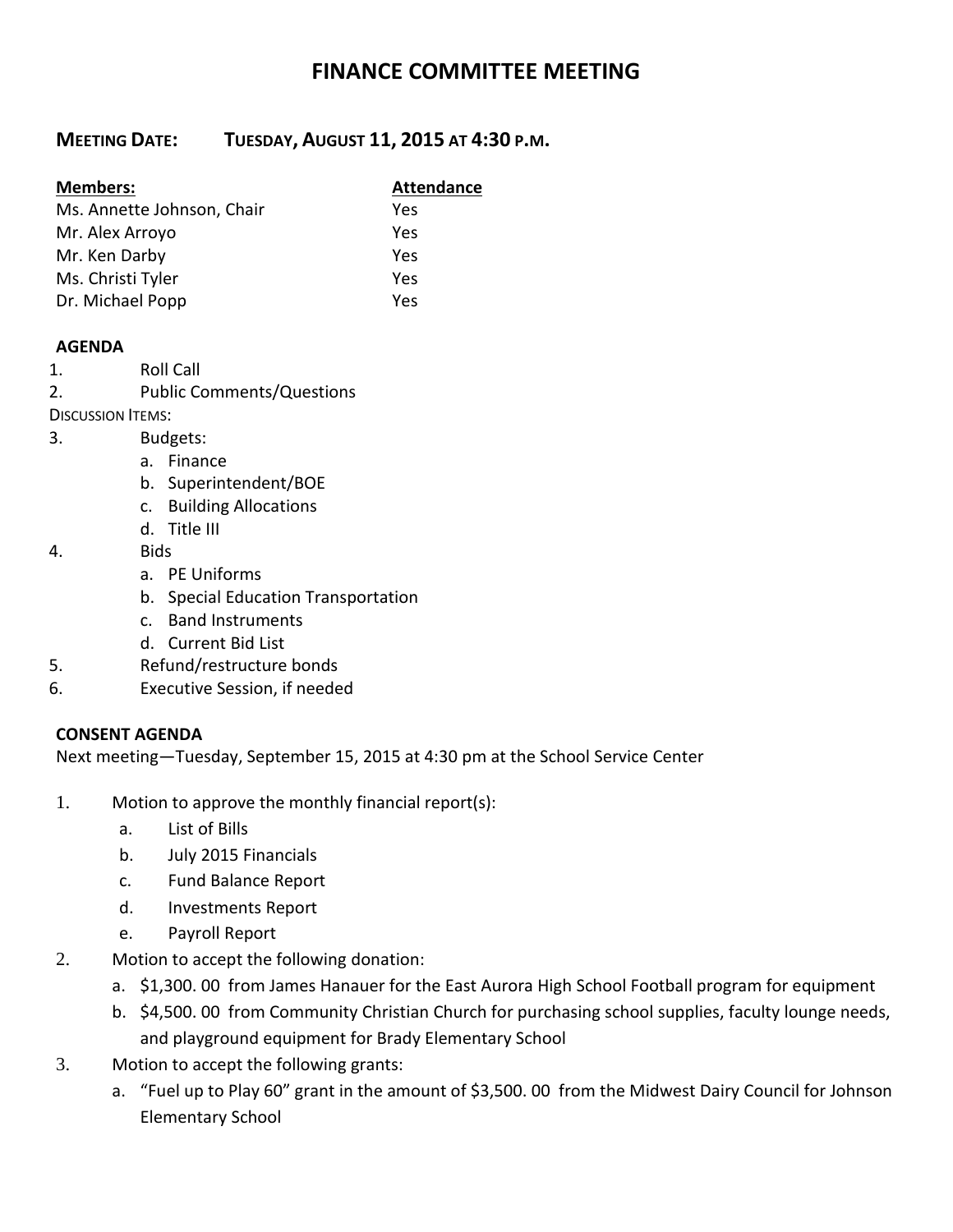## **ACTION ITEMS**

- 4. Motion to approve the following department fiscal year 16 budgets:
	- a. Finance
	- b. Superintendent/BOE
	- c. Building allocations
	- d. Title III
- 5. Motion to award the PE Uniform bid to Marathon Sportswear in the amount of \$20,181.95
- 6. Motion to award the Special Education transportation bid to Midwest Transit Equipment in the amount of \$149,742. 00 if delivered in August or \$147,774. 00 if delivered in October, depending on availability
- 7. Motion to award the Band Instruments bid to Washington Music Center in the amount of \$121,757.00
- 8. Motion to accept fiscal year 16 tentative budget as presented, and to hold a public hearing on September 21, 2015 prior to final adoption.

#### **INFORMATIONAL ITEMS**

- 9. Motion to discuss refunding bonds and restructuring schedule
- 10. Current bid list

#### **MINUTES**

There were no public comments/questions.

#### Budgets

The following budgets were presented at the committee meeting by Ms. Christi Tyler.

*Finance*. Ms. Tyler presented the Finance Department budget. The budget in total was reviewed and discussed. The following question(s) were asked:

- Mr. Alex Arroyo asked if there was a cheaper publication we could use for legal notices, other than the Beacon News. Ms. Tyler replied she will look into it.
- Mr. Ken Darby asked what the difference is from this year's budget to last years. Ms. Tyler responded that this year's budget was based on last years; however, there was a contingency budget built into the budget pending the completion of contract negotiations.

*Superintendent/BOE*. Ms. Tyler presented the Superintendent/BOE budget. The budget in total was reviewed and discussed. The following question(s) were asked:

- Both Mr. Darby and Mr. Arroyo asked why the District is paying for a board member's internet services. Mr. Darby also asked if this was standard protocol. Mr. Arroyo asked how much is being spent on this. Ms. Tyler answered about \$100.00 per month. Dr. Popp replied he did not know the history on that, but he guessed that when the District moved from delivering paper board handouts to electronic, this board member probably didn't have internet service at that time. Ms. Johnson added at that time all other board members had service except this particular board member. Mr. Darby stated that a \$1,000 savings per year is still a savings.
- Mr. Darby asked for an example of Community Outreach. Dr. Popp responded with an example of sponsoring a table at the Urban League Gala, or sponsoring a table at a local event to help support local partners.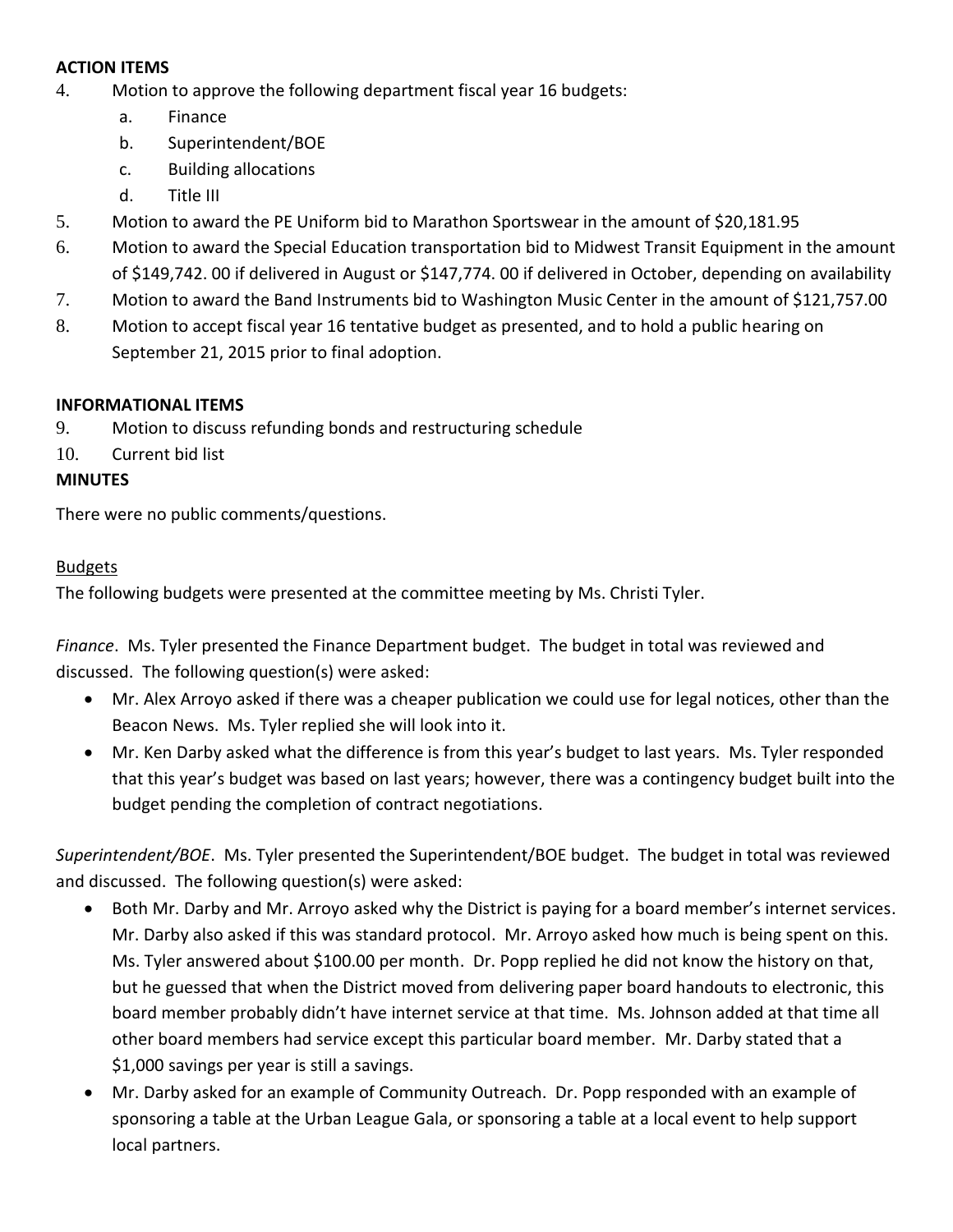*Building Allocations*. Ms. Tyler presented the Building Allocations budget. The budget in total was reviewed and discussed. This budget represents the District building budgets and per student allocations.

Ms. Johnson asked what happens to all the money the schools take in for fees. Ms. Tyler answered the schools deposit any fee money directly to the District main account. Ms. Johnson also inquired if the District was monitoring each schools activity account. Ms. Tyler replied yes, we are also piloting a program to have activity accounts reported in Infinite Visions verses Quicken. The goal is to have all schools report student activity accounts in Infinite Visions by the end of the 15-16 school year.

*Title III*. Ms. Tyler presented the Title III budget. The budget in total was reviewed and discussed. Ms. Johnson asked if teachers' salaries needed to be budgeted. Ms. Tyler replied she believed so; this grant can be very specific, it also requires the names of individuals and the positions that will be paid. Ms. Tyler will seek clarification. The TBE portion of the grant is a state grant, so we are not hit with Federal TRS; the bulk of the grant is for salaries and benefits.

*Tentative Budget*. Ms. Tyler gave an update on the tentative budget. Budgets have been loaded into the state budget form. The tentative budget will be brought forward at the August 17, 2015 board meeting and put on display for thirty days. A public hearing is scheduled for September 17, 2015 and final board adoption.

#### Bids

*PE Uniforms*. Sealed bids were received and opened on July 30, 2015. Five vendors submitted bids for PE uniforms. The lowest bidder was Marathon Sportswear with a total amount of \$20,181.95

*Special Education Transportation*. Sealed bids were received and opened on July 24, 2015. One vendor submitted a bid for special education activity busses. Midwest Transit Equipment was awarded the bid in the amount of \$149,742.00 if delivered in August or \$147,774. 00 if delivered in October, depending on availability.

Mr. Darby asked what qualifications our staff members will need in order to drive our students in these busses. Ms. Tyler replied a CDL license was not required to drive students after school; a CDL is required to transport students on a bus route or during the school day, these busses will be utilized after school. Mr. Darby asked what requirements District 131 staff will have to transport students. Ms. Tyler responded that a valid driver's license would be needed. Mr. Darby would like this reviewed in the interest of the safety of students. Dr. Popp added that the District insurance company should weigh in on this issue and also to see if they offer any type of training along with their requirements.

*Band Instruments*. Sealed bids were received and opened on August 11, 2015. Four vendors submitted bids for band instruments. The lowest bidder was Washington Music Center in the amount of \$121,757.00. Mr. Darby would like to know how many of each instrument was bid on.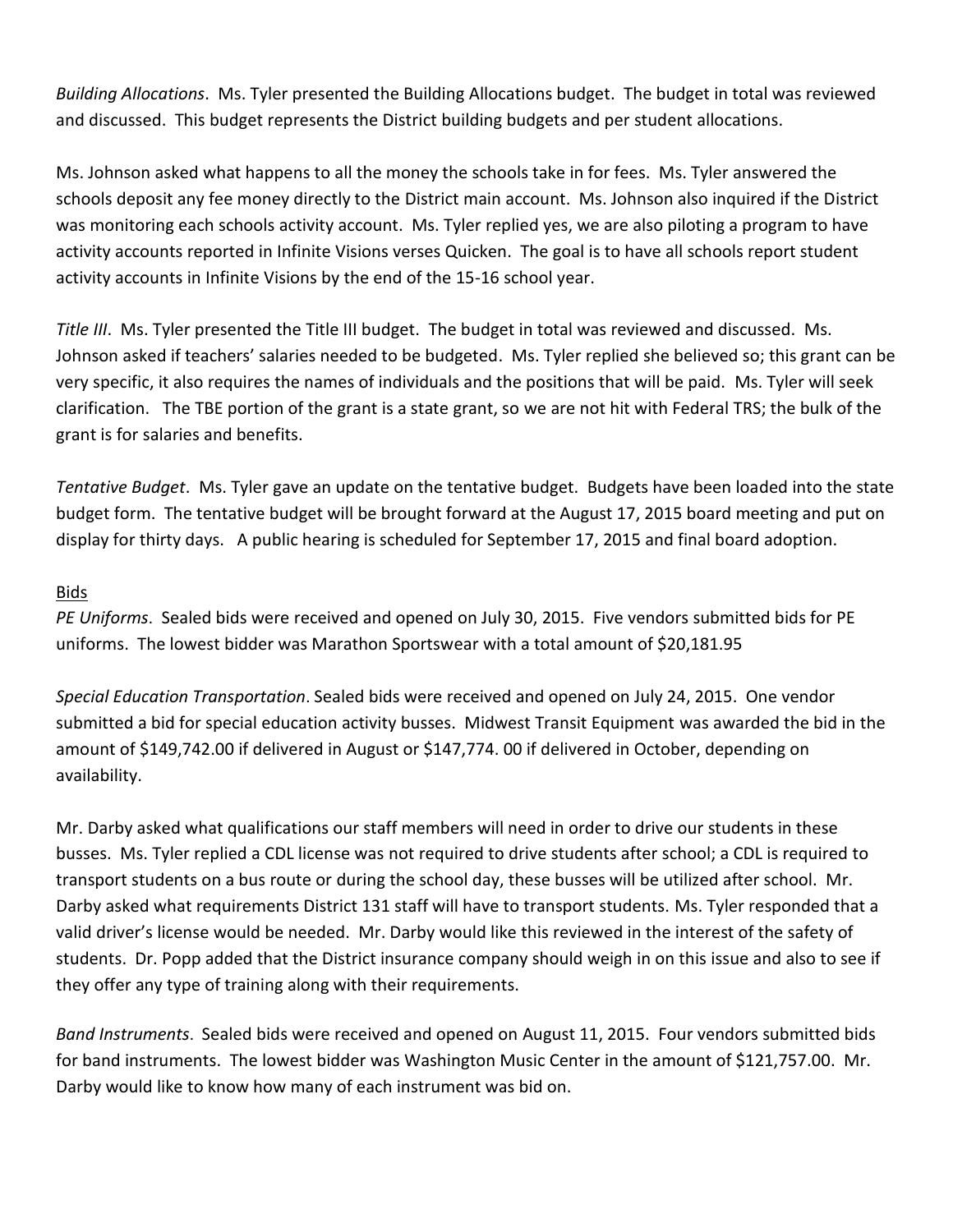*Current Bid List*. The current bid list was reviewed. This is a listing of what was bid, processed, and coming up. Ms. Johnson asked if office supplies will be bid. Ms. Tyler replied that a list of high use items have been given to the major office suppliers: Office Depot, Staples, and School Specialty. They will give us their pricing lists.

## Refund/restructure bonds

Mr. Michael Frances and Mr. Andrew Kim from PMA presented a school finance overview and restructuring analysis. Mr. Frances presented two options, refunding some of the callable bonds for savings or to restructure some of the bonds. Option one—refunding bonds for savings, would lower the payments but still be on the same rising schedule on an annual basis. Option Two—restructuring bonds, would offer savings from the refunding and restructuring to a more level payment. Mr. Frances informed the committee that all District 131's bonds are callable in phases in 2018 and 2020.

Ms. Annette Johnson said that the District previously had projections for 2025, what if the District moved the payments out further to 2030 or 2035? How does that affect us? Mr. Frances replied going out further could potentially lower the payment to a different amount but stretch the payments out, PMA was not asked to provide that analysis, this could be discussed in theory only. The longer you go out the higher the interest, this plan would be cost neutral on a present value basis. Every dollar that moves down stretches out into the future with interest.

Ms. Johnson asked what the scenario would be if the District moved the balance to 2025 and also paid some money down. Mr. Frances answered the District always has the option to file an abatement to pay a portion of a particular levy. Mr. Alex Arroyo asked how much the District is allowed to spend on something like this. Ms. Tyler responded that there was \$77,000,000 in fund balance right now, but a discussion would need to be made in regards to what other projects the District would like to accomplish in the next several years. Also, this debt was originally borrowed for operating expenses. Using fund balances means you are potentially using the borrowed money to pay down the debt. Mr. Frances added the Board has the option to do it one year and not the following year. When that happens in year one it lowers the levy amount, if it does not happen again in year two it goes back to the original levy. Most taxpayers will not feel the savings, but will feel the increase the following year. Ms. Tyler agreed that is exactly what happened when the District abated \$2.2 million in 2013.

Mr. Ken Darby asked what factors affect our interest rating and what the current rating was. Ms. Tyler answered the current rating is A1. Ms. Johnson added that when she read the Moody's report, it focused on the housing values on the east side of Aurora. Mr. Frances added that is a factor as well as the economic community. He also added an A1 rating is an investment grade rating; an AA rating would save some interest. The District's finances are very strong; one of the reasons for the A1 rating is due to the fund balance Ms. Tyler mentioned earlier. The more a fund balance is used it could potentially lower the rating.

Mr. Darby asked if the interest rate changes from year to year and what affect the interest rate change. Mr. Andrew Kim answered the interest rate was locked in at that time for those prior bonds. When refunding or restructuring of bonds take place, this is when interest rates can change. Mr. Darby asked what the rating was when we took out these bonds originally, and if it will change, and how. Mr. Kim answered he did not know what the rating was in 2009, but a big factor in determining interest rates is the term of finances. Ms. Johnson